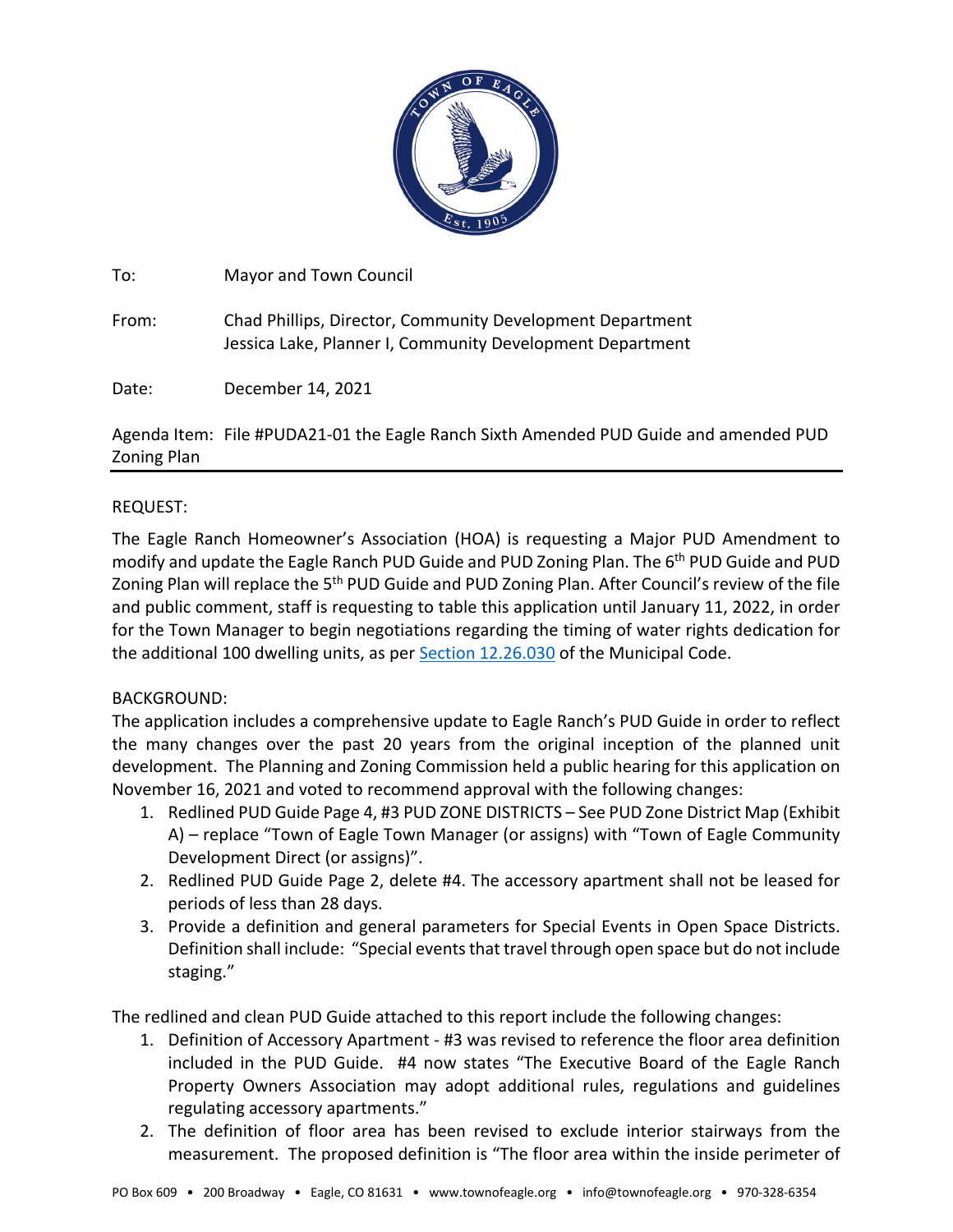the exterior walls of the building under construction, without deductions for corridors, ramps, closets, the thickness of interior walls, columns, or other features. Floor areas shall not include shafts with no openings, interior courts, stairs, mechanical rooms, garages, and decks and porches that are not enclosed."

- 3. Reference to Town Manager was replaced with Community Development Director.
- 4. Residential lot consolidation was revised as follows: "Lots may be consolidated from two or more lots, into a single lot through the Lot Line Adjustment or similar process, as may be amended from time to time, with the Town of Eagle. The consolidation of lots may be restored to the previous subdivision with the original lot sizes through the same process used to create the consolidation. The Executive Board of the Eagle Ranch Property Owners Association may adopt additional rules, regulations, and guidelines regulating the consolidation of lots."
- 5. Special Events has been removed as a use by right from the Open Space District.
- 6. The sentence, "single-family residential structures shall not exceed 24 feet at the plate line of the primary roof form" has been removed.

Staff does not have any concerns regarding the changes made to the PUD Guide since the November  $16<sup>th</sup>$  Planning & Zoning Commission hearing. The issue of water rights dedication is one for Council to consider and an analysis is provided below.

#### ANALYSIS:

The full analysis of this application prepared for the Planning & Zoning Commission hearing is available via the link. [\(LINK\)](https://www.townofeagle.org/DocumentCenter/View/17112/PUDA21-01-PZ-Staff-Report?bidId=).

As water rights dedications are under Chapter 12 of the Municipal Code, the Commission did not weigh in on this item, and it was not part of their recommendation to Council.

### Water Rights Dedication:

Water Rights have been dedicated for the current number of residential dwelling units approved in Eagle Ranch, which is 1,295 units. This application requests to increase the total number of allowed dwelling units by 100. [Section 12.26.010.A.](https://library.municode.com/co/eagle/codes/code_of_ordinances?nodeId=COOR_TIT12WAWACO_CH12.26WARI_S12.26.010INPU) of the Municipal Code requires that the *dedication of water rights* [occur] *prior to the extension of treated or raw water service to new customers*. [Section 12.26.030.](https://library.municode.com/co/eagle/codes/code_of_ordinances?nodeId=COOR_TIT12WAWACO_CH12.26WARI_S12.26.030BADERE) requires a dedication and transfer of direct flow and/or storage water rights to the Town prior to the subdivision or replatting of any land now located in the Town, if such subdivision or replatting requires a change of zone district. [Section 12.26.050.](https://library.municode.com/co/eagle/codes/code_of_ordinances?nodeId=COOR_TIT12WAWACO_CH12.26WARI_S12.26.050PR%7E$%20meeting%20excerpt%20template.docx) lays out the following procedure:

A. In accordance with the basic requirements set forth in [Section 12.26.030,](https://library.municode.com/co/eagle/codes/code_of_ordinances?nodeId=COOR_TIT12WAWACO_CH12.26WARI_S12.26.030BADERE) *the Town Manager shall determine, after consultation with a person or persons skilled in the knowledge of water rights, whether the water rights proposed for dedication pursuant to the provisions of this chapter will be of sufficient legal priority under the laws of the State to ensure the Town's ability to meet the service demands of the new user. This determination will be aided by a historic use affidavit or engineering report provided by the new user*.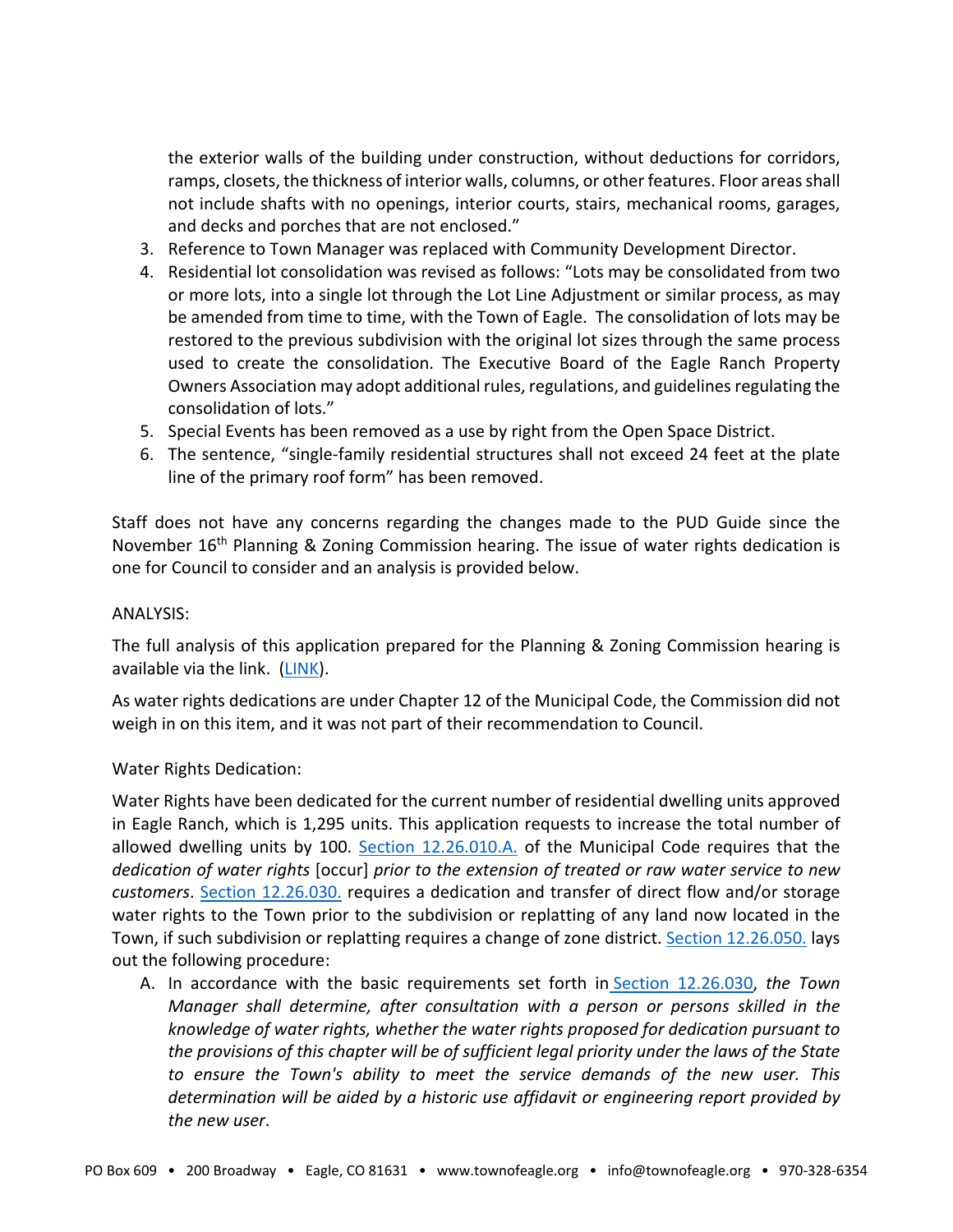- B. *The Town shall have the right, in its sole discretion, to accept or reject any water rights proposed for dedication pursuant to the provisions of this chapter which the Board has determined do not have sufficient legal priority. If the Board determines that the water rights proposed fail to satisfy the basic dedication requirement, the following alternatives, or combination thereof, may be used to otherwise satisfy the basic dedication requirement*:
	- 1. *The person required to comply with the basic dedication requirement may pay to the Town a cash amount equal to the fair market value of the water rights necessary to satisfy the basic dedication requirement*.
	- 2. *The Town Manager may, in his discretion, negotiate with the new user to establish other terms or conditions which shall constitute compliance with the basic dedication requirements of this chapter*.
- C. *The new user shall dedicate the water rights determined by the Town by filing with the Town Board an offer thereof. It is the intent of this chapter that no water service shall be extended to a new user until the agreed to water rights have been dedicated to the Town; however, if there are matters pending resolution in the water court concerning the water*  rights to be dedicated, or if there is other delay beyond the control of the new user, the *Town Manager shall have the discretion to approve the extension of such water service prior to the dedication of water rights to the Town*.
- D. *Subject to negotiations with the Board, all costs and expenses attendant to the conveyance and transfer of water rights dedicated to the Town shall be borne by the new user. The Town Manager may, with approval by the Board, determine for small uses to negotiate a non-time, up-front fee to be paid by the developer and used by the Town for the costs of conveyance and transfer. Otherwise, the Town Manager shall establish a deposit requirement to be held by the Town and maintained by the new user to pay for such costs*.
- E. *Any decision of the Town Manager made hereunder shall be appealable at the next regularly scheduled meeting of the Board of Trustees, whose determination shall be final*.

PUD amendments are a rezoning, and zoning changes require a dedication of water rights. Based on the procedure laid out, Town Council has the ability to direct the Town Manager to negotiate terms and conditions for compliance. The applicant is requesting that the timing of the payment for water rights be delayed to time of building permit application rather than with the approval of this PUD Amendment application.

Town Council Action:

• The Council could determine that the timing of water rights payments proposed fails to satisfy the basic dedications requirements and direct the Town Manager to negotiate with the applicant.

COMMUNITY INPUT: